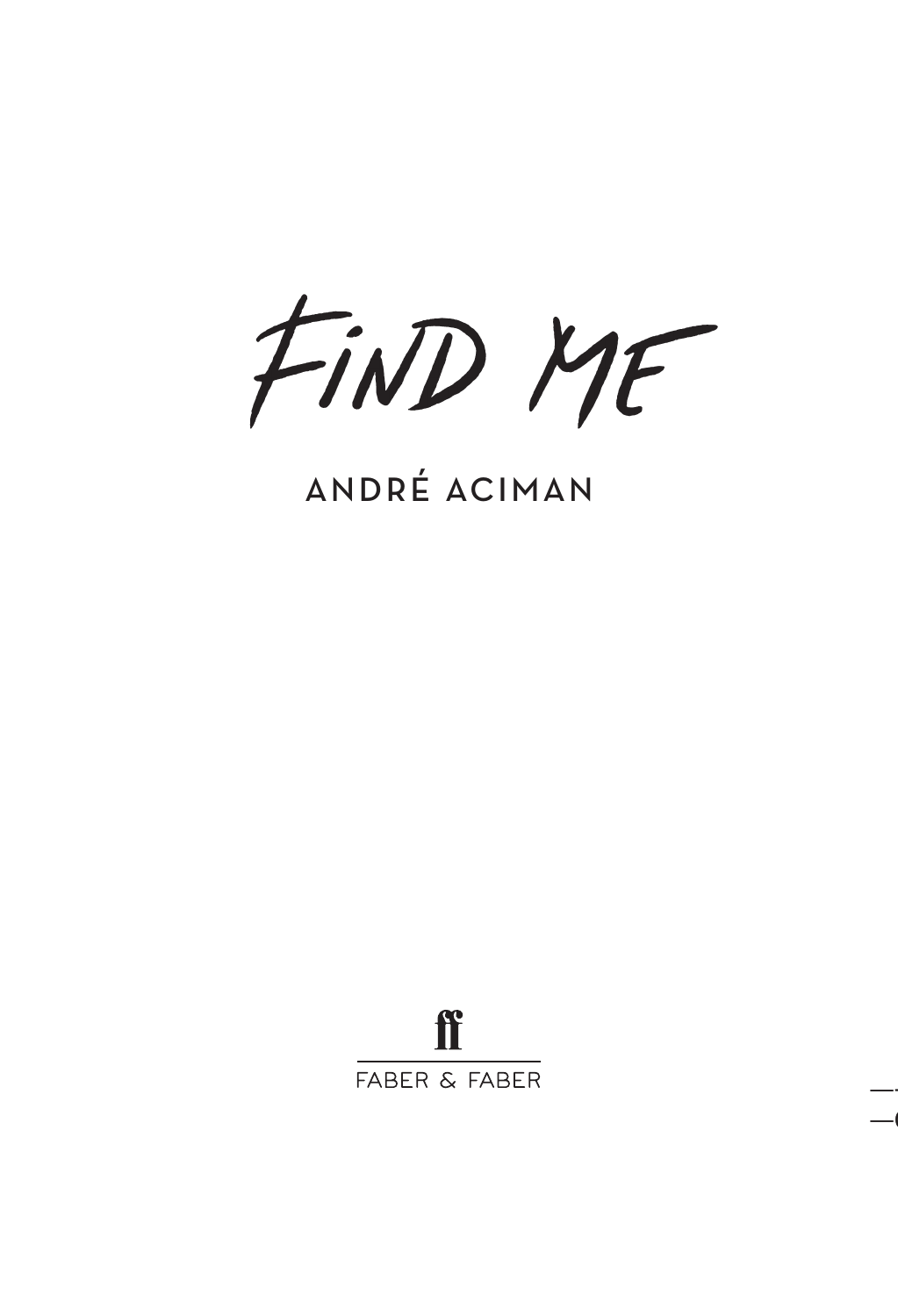First published in the UK in 2019 by Faber & Faber Limited Bloomsbury House, 74–77 Great Russell Street London WCIB 3DA

First published in the United States in 2019 By Farrar, Straus and Giroux 120 Broadway, New York 10271

This paperback edition published in 2020

Printed and bound by CPI Group (UK) Ltd, Croydon CRO 4YY

This is a work of fiction. All of the characters, organizations, and events portrayed in this novel are either products of the author's imagination or are used fictitiously.

> All rights reserved Copyright © 2019 by André Aciman

The right of André Aciman to be identified as author of this work has been asserted in accordance with Section 77 of the Copyright, Designs and Patents Act 1988

*This book is sold subject to the condition that it shall not, by way of trade or otherwise, be lent, resold, hired out or otherwise circulated without the publisher's prior consent in any form of binding or cover other than that in which it is published and without a similar condition including this condition being imposed on the subsequent purchaser*

> A CIP record for this book is available from the British Library

> > ISBN 978-0-571-35650-8



2 4 6 8 10 9 7 5 3 1

 $\overline{\phantom{0}}$  $\overline{\phantom{0}}$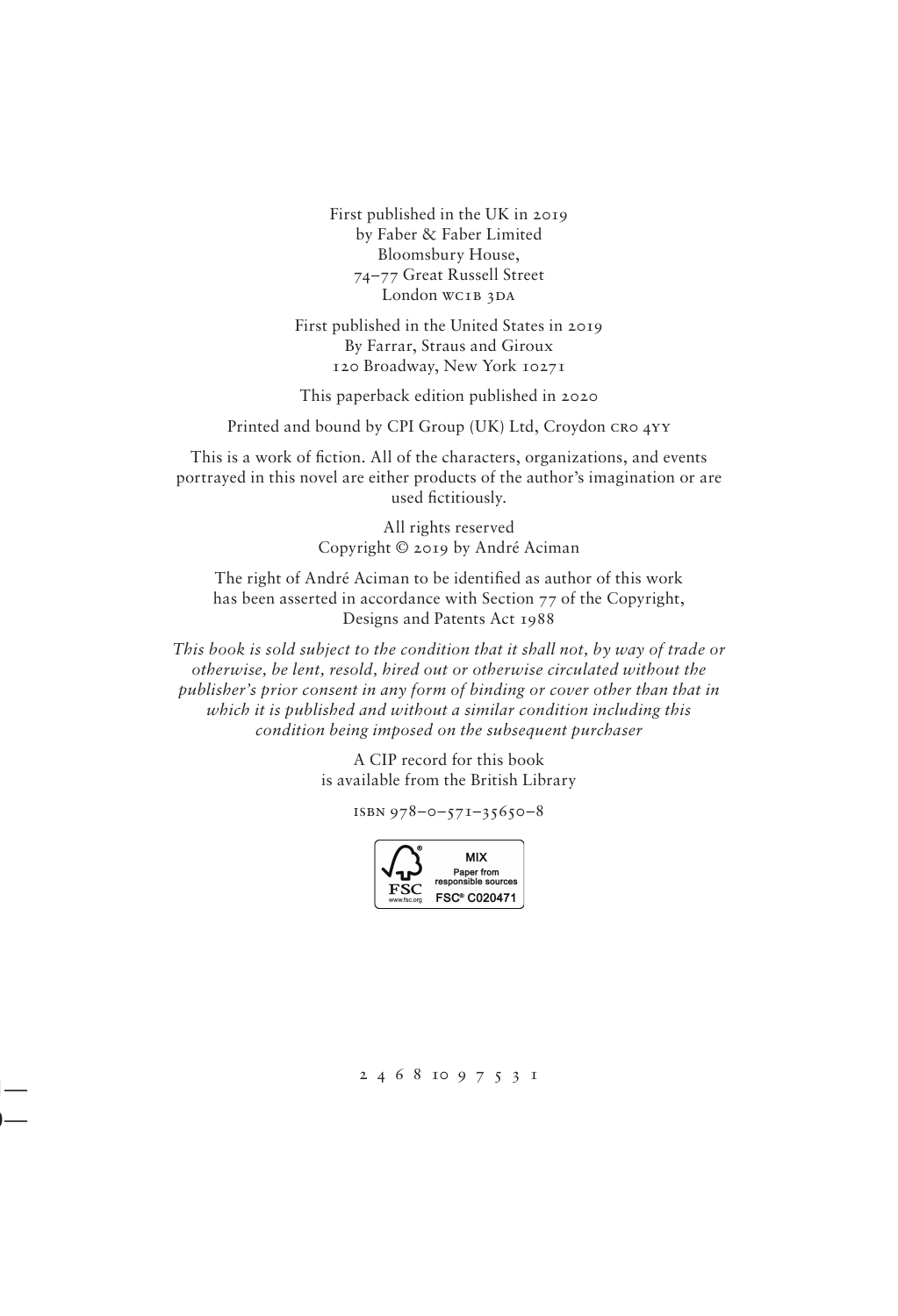# *Why so glum?*

⊕

I watched her get on at the station in Florence. She slid open the glass door and, once inside the car, looked around, then right away dumped her backpack on the empty seat next to mine. She took off her leather jacket, put down the English-language paperback she was reading, then placed a square white box on the luggage rack and threw herself onto the seat diagonally across from mine in what seemed a restless, ill-tempered huff. She reminded me of someone who'd just had a heated argument seconds before boarding and was still stewing over the cutting words either she or someone else had spoken before hanging up. Her dog, which she was trying to keep tucked between her ankles while holding a red leash looped around her fist, seemed no less jittery than she was. "*Buona*, good girl," she finally said, hoping to calm it down, "*buona*," she repeated, as the dog still fidgeted and tried to squirm out of the firm grip. The presence of the dog annoyed me, and instinctively I refused to uncross my legs or budge to make room for it. But she didn't seem to notice either me or my body

 $\bigoplus$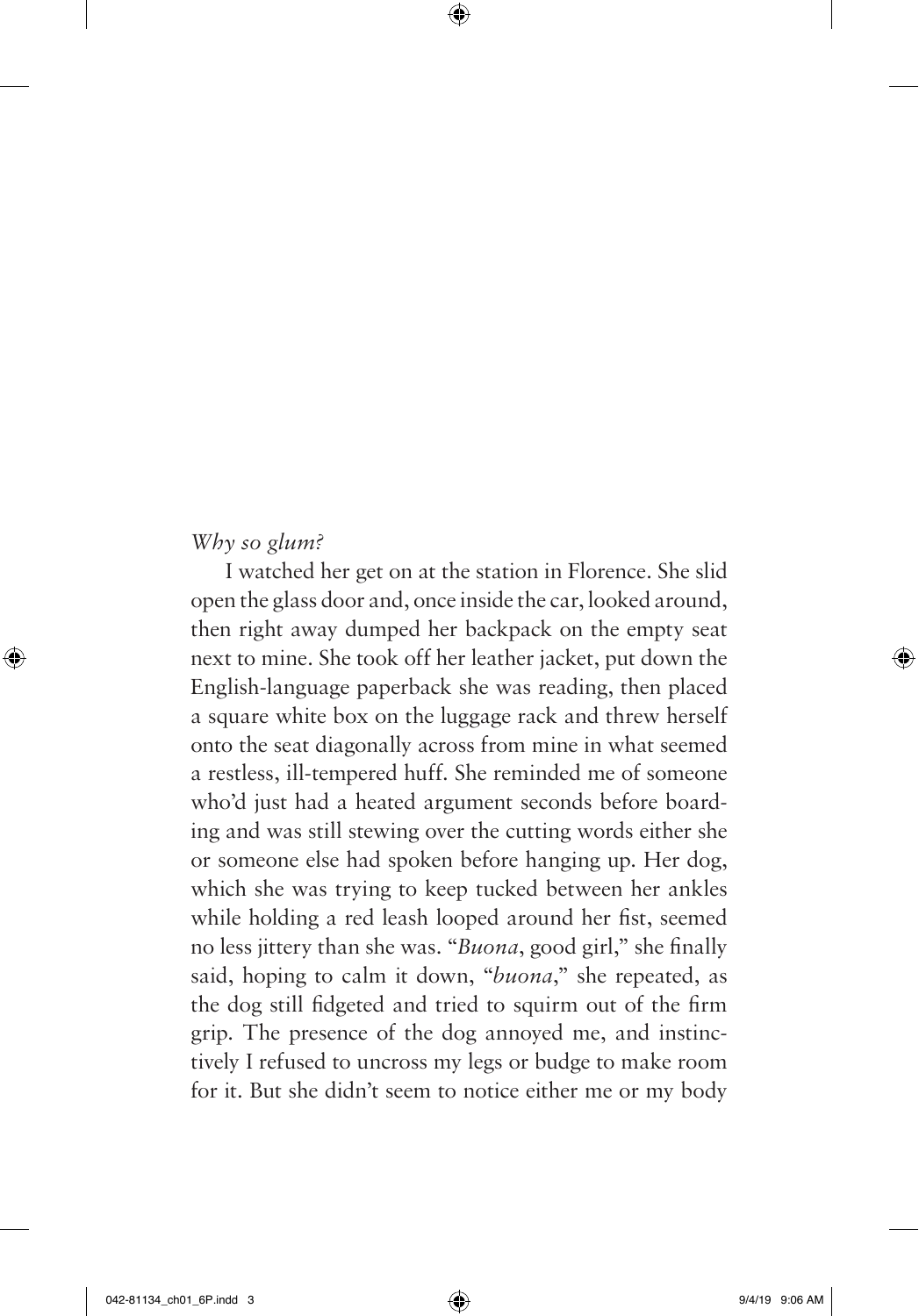$\bigoplus$ 

language. Instead, she immediately rummaged through the backpack, found a slim plastic bag, and took out two tiny bone-shaped treats for the dog, then laid them in her palm and watched the dog lick them off. *"Brava."* With the dog momentarily placated, she half lifted herself to fix her shirt, shifted in her seat once or twice, then slumped into a sort of upset stupor, staring out indifferently at Florence as the train began to pull out of the Santa Maria Novella station. She was still stewing and, perhaps without noticing, shook her head, once, twice, obviously still cussing whomever she'd quarreled with before boarding. For a moment she looked so totally forlorn that, while staring at my open book, I caught myself struggling to come up with something to say, if only to help defuse what had all the bearings of a gathering storm about to erupt in our little corner at the very end of the car. Then I thought twice about it. Better to leave her alone and go on with my reading. But when I caught her looking at me, I couldn't help myself: "Why so glum?" I asked.

Only then did it occur to me how thoroughly inappropriate my question must have sounded to a complete stranger on a train, to say nothing of one who seemed ready to explode at the slightest provocation. All she did was stare at me with a baffled, hostile glint in her eyes that presaged the very words about to cut me down and put me in my place. *Mind your own business, old man*. Or: *What's it to you, anyway?* Or she'd make a face and utter a withering rebuke: *Jerk!*

"No, not glum, just thinking," she said.

I was so taken aback by the gentle, almost rueful tone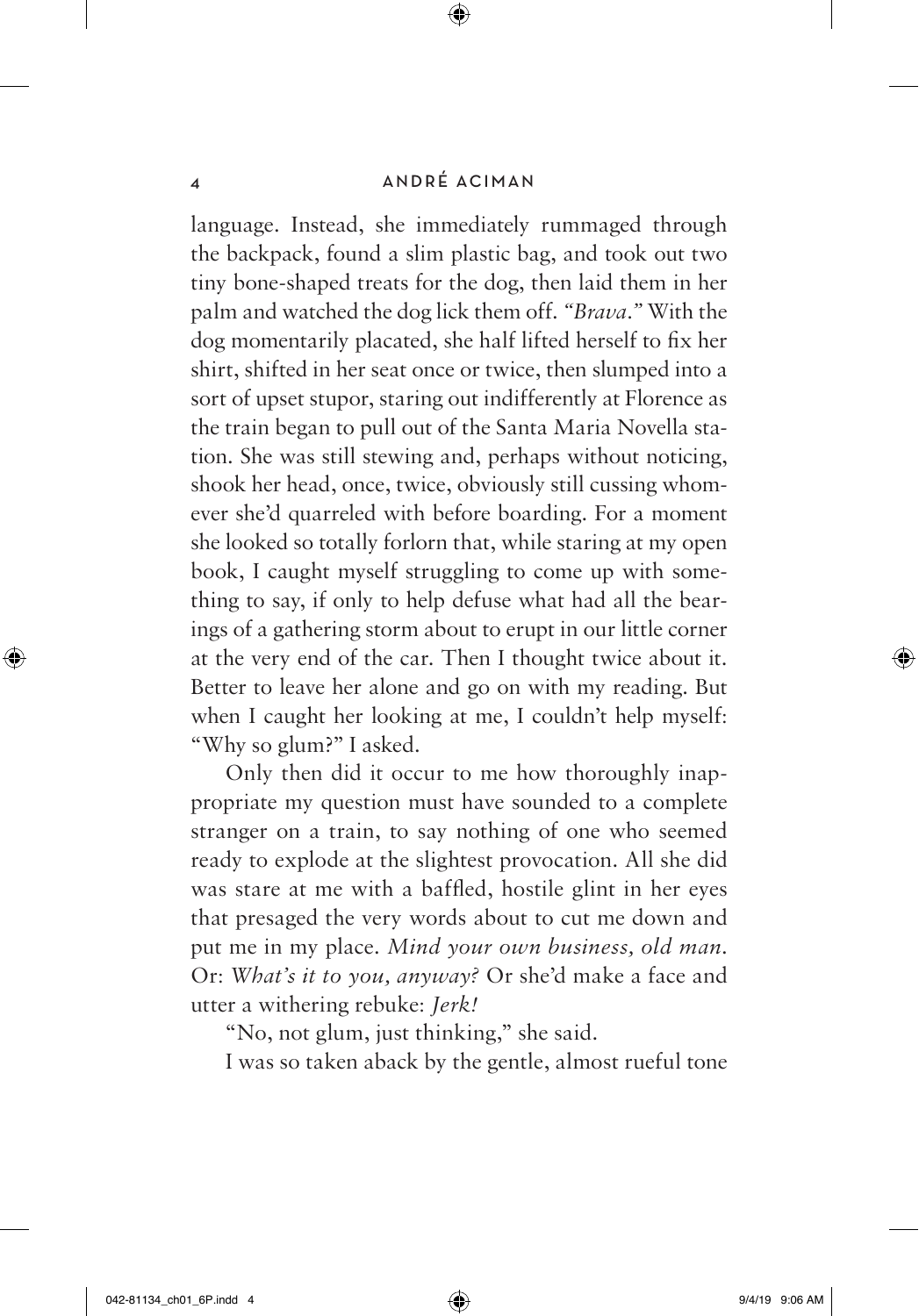$\bigoplus$ 

of her reply that I was left more speechless than if she had told me to fuck off.

"Maybe thinking makes me look glum."

"So yours are happy thoughts?"

"No, not happy either," she replied.

I smiled but said nothing, already regretting my shallow, patronizing banter.

"But maybe glum after all," she added, conceding the point with a subdued laugh.

I apologized for sounding tactless.

"No need," she said, already scanning the beginnings of the countryside outside the window. Was she American, I asked. She was. "Me too," I said. "I could tell from your accent," she added with a smile. I explained that I'd been living in Italy for almost thirty years, but couldn't for the life of me undo the accent. When I asked, she replied she had settled in Italy with her parents when she was twelve.

We were both headed for Rome. "For work?" I asked.

"No, not work. It's my father. He's not well." Then, raising her eyes at me: "Might explain the glumness, I suppose."

"Is it serious?"

"I think so."

"I'm sorry," I said.

She shrugged her shoulders. "Life!"

Then, changing her tone: "And you? Business or pleasure?"

I smiled at the mock-formulaic question and explained that I had been invited to give a reading to university

⊕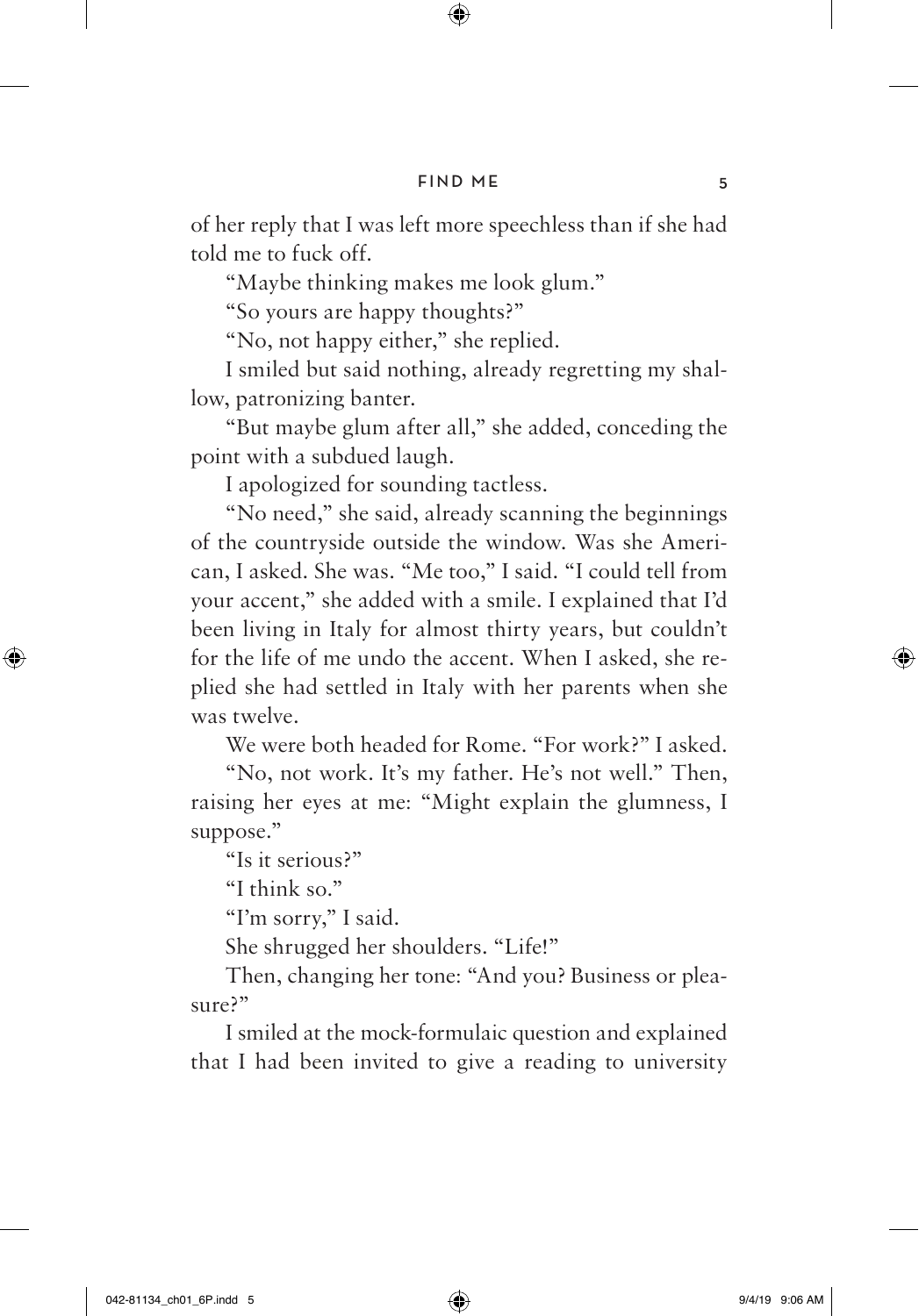$\bigoplus$ 

students. But I was also meeting my son, who lived in Rome and was picking me up at the station.

"Surely a sweet boy."

I could tell she was being facetious. But I liked her breezy, informal manner that skidded from sullen to sprightly and assumed mine did as well. Her tone jibed with her casual clothes: scuffed hiking boots, a pair of jeans, no makeup, and a half-unbuttoned, faded, reddish lumberjack shirt worn over a black T-shirt. And yet, despite the rumpled look, she had green eyes and dark eyebrows. She knows, I thought, she knows. Probably knows why I made that silly comment about her glumness. I was sure strangers were always finding one pretext or another to start a conversation with her. Which explains that irritated *don't you even try* look she projects wherever she goes.

After her ironic comment about my son, I was not surprised to find our conversation lagging. Time to pick up our respective books. But then she turned to me and asked point-blank: "Are you excited about seeing your son?" Again, I thought she was ribbing me somehow, but her tone was not flippant. There was something at once alluring and disarming in the way she got personal and cut straight through the hurdles between strangers on a train. I liked it. Perhaps she wanted to know what a man almost twice her age felt before meeting his son. Or perhaps she simply didn't feel like reading. She was waiting for me to answer. "So, are you happy—maybe? Nervous—maybe?"

"Not really nervous, or just a bit, perhaps," I said. "A parent is always scared of being an imposition, to say nothing of a bore."

⊕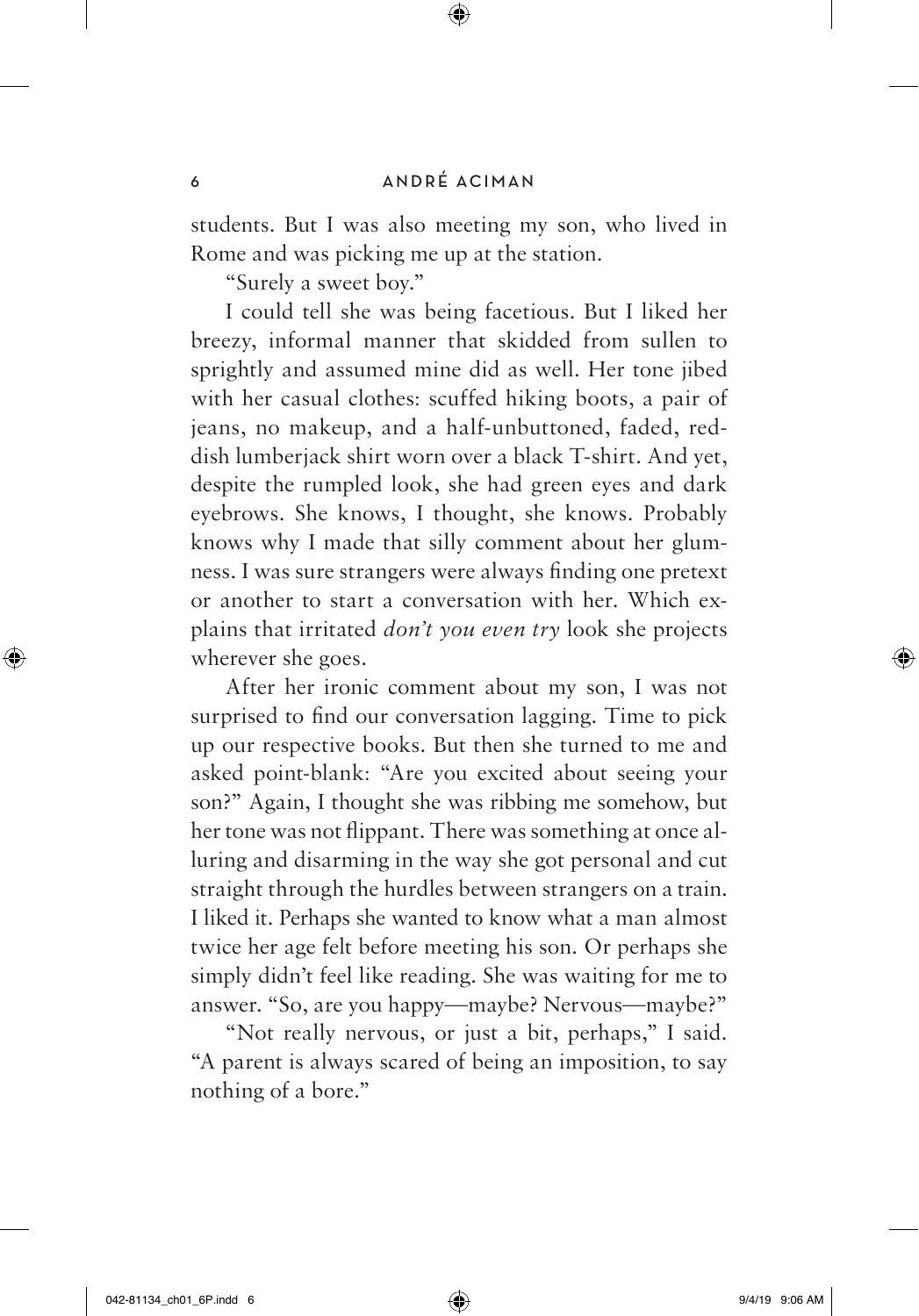$\bigoplus$ 

"You think you're a bore?"

I loved that what I'd just said had caught her by surprise.

"Maybe I am. But then, let's face it, who isn't."

"I don't think my father is a bore."

Had I perhaps offended her? "Then I take it back," I said.

She looked at me and smiled. "Not so fast."

She prods, then drills right through you. In this, she reminded me of my son—she was slightly older, but had the same ability to call out all my gaffes and cagey little ploys, leaving me scuttled after we'd argued and made up.

*What kind of person are you when someone gets to know you?* I wanted to ask. *Are you funny, jovial, play*ful, or is there a glum, ill-tempered serum coursing in *your veins that clouds your features and blots out all the laughter promised by that smile and those green eyes?* I wanted to know—because I couldn't tell.

I was about to compliment her on her ability to read people so well when her phone rang. *Boyfriend, of course! What else*. I'd grown so used to constant cell phone interruptions, that it was no longer possible for me to meet students over coffee or talk to my colleagues or to my son even without a mobile phone call barging in. Saved by the phone, silenced by the phone, shunted by the phone.

"Hi, Pa," she said as soon as it rang. I believed she was picking up the phone right away to prevent the loud chime from disturbing other passengers. But what surprised me was how she yelled into her phone. "It's the damned train. It stopped, I've no idea for how long, but should be no more than two hours. See you soon." The father was

⊕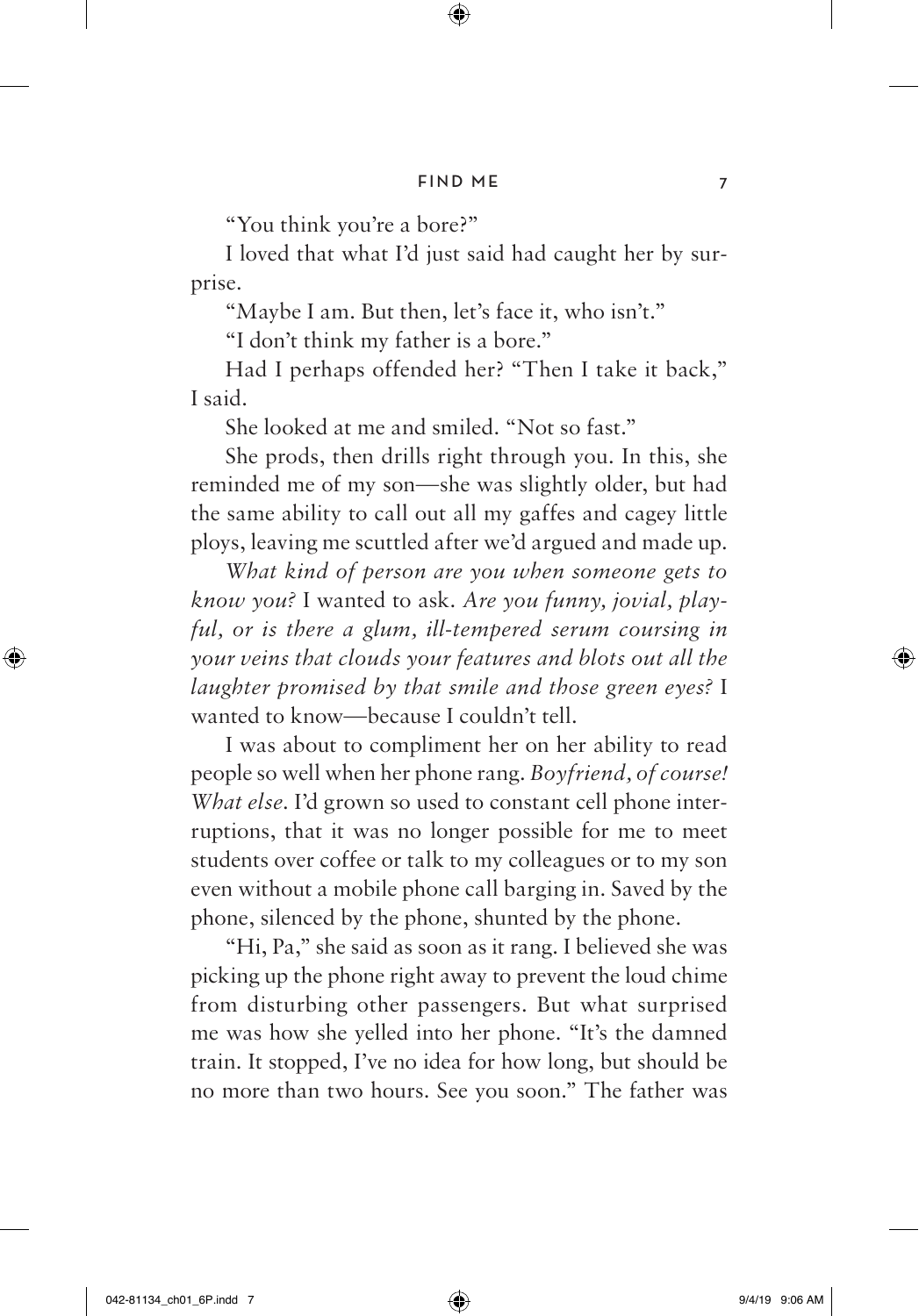$\bigoplus$ 

asking her something. "Of course I did, you old goon, how could I forget." He asked something else. "That too." Silence. "Me too. Lots and lots."

She clicked off the phone and tossed it into her backpack, as if to say: *We're not going to be interrupted again*. She gave me an uneasy smile. "Parents," she finally said, meaning *The same everywhere, aren't they?*

But then she explained. "I see him every weekend— I'm his weekend wallah—my siblings and his caregiver take care of him weekdays." Before giving me a chance to say another word, she asked, "So, did you prettify yourself for tonight's event?"

What a way to describe what I wore! "Do I look *prettified*?" I replied, bandying the word back at her in jest so she'd not think I was fishing for compliments.

"Well, the pocket square, the well-pressed shirt, no tie, but then the cuff links? I'd say you gave it some thought. Old-school a bit, but dapper."

We both smiled.

"Actually, I have this," I said, half removing a colorful necktie from my jacket pocket and slipping it back in. I wanted her to see that I had enough of a sense of humor to poke fun at myself.

"Just as I thought," she said. "Prettified! Not like a retired professor in Sunday clothes, but almost. So, what do the two of you do in Rome?"

Was she ever going to let up? Had I started something with my initial question that made her think we could be so informal? "We meet every five or six weeks. He's been living in Rome but will soon be moving to Paris. I miss him already. I like spending the day with him; we do

⊕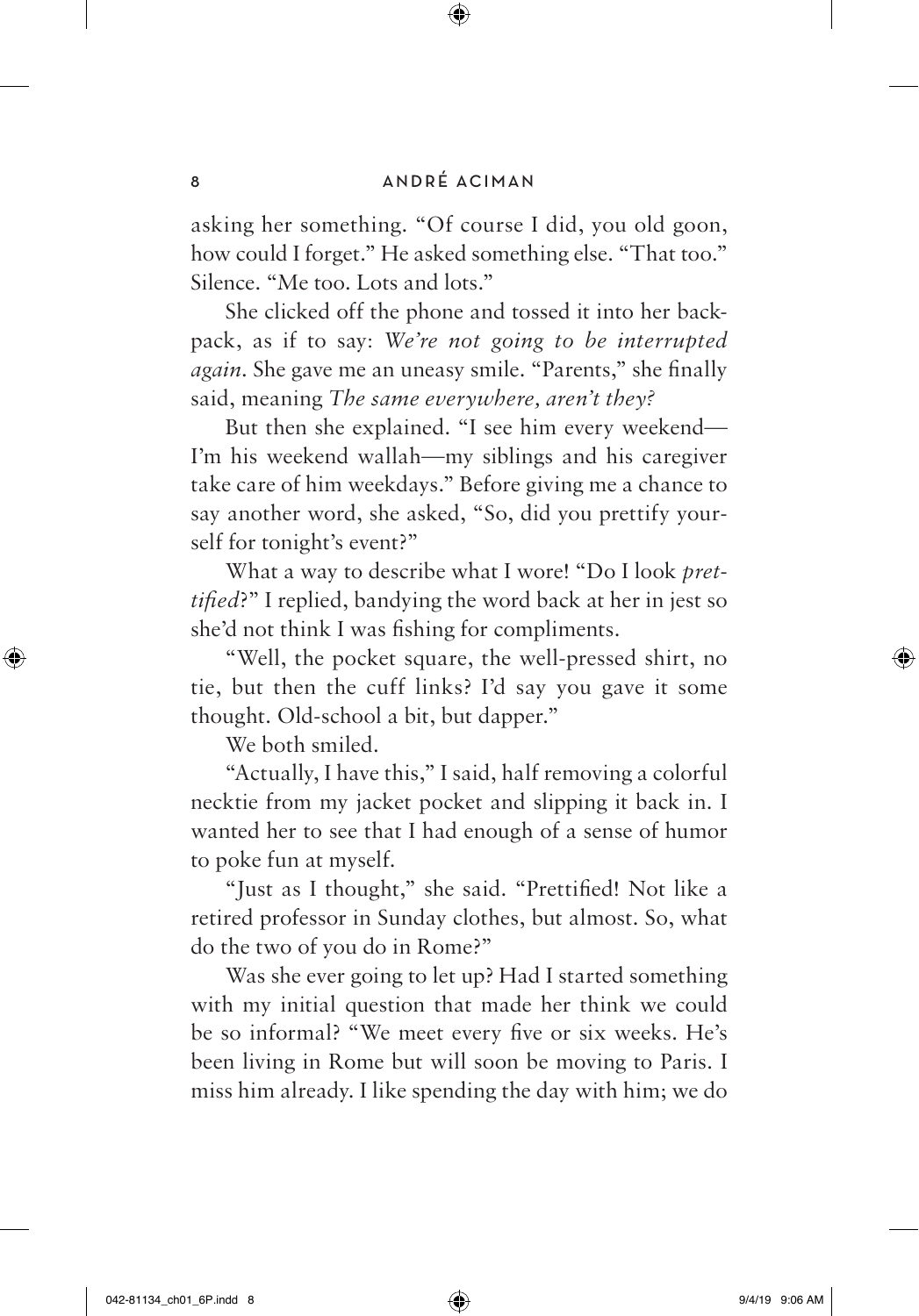$\bigoplus$ 

nothing, really, mostly walk, though it usually turns out to be the same walk: his Rome, by the conservatory, my Rome, where I used to live as a young teacher. Eventually we'll always have lunch at Armando's. He puts up with me or maybe he enjoys my company, I still can't tell, maybe both, but we've ritualized these visits: Via Vittoria, Via Belsiana, Via del Babuino. Sometimes we wander off all the way to the Protestant Cemetery. They're like the markers of our lives. We've nicknamed them our vigils after the way pious people stop at various *madonnelle* street shrines—to pay homage to the Madonna of the street. Neither of us forgets: lunch, walk, vigils. I'm lucky. Walking around Rome with him is itself a vigil. Everywhere you turn you stumble on memories—your own, someone else's, the city's. I like Rome at twilight, he likes it afternoons, and there've been times when we'll have an afternoon tea anywhere just to drag things out a bit till evening sets in and we have drinks."

"And that's it?"

"That's it. We'll walk Via Margutta for me, then Via Belsiana for him—old loves in both our cases."

"Vigils of past vigils?" joked the young woman on the train. "Is he married?"

" $No.$ "

⊕

"Does he have someone?"

"I don't know. I suspect there must be someone. But I do worry about him. There was someone quite a while back and I did ask if there was anyone now, but all he did was shake his head and say, 'Don't ask, Papa, don't ask.' It meant no one or everyone, and I couldn't tell which was worse. He used to be so open with me."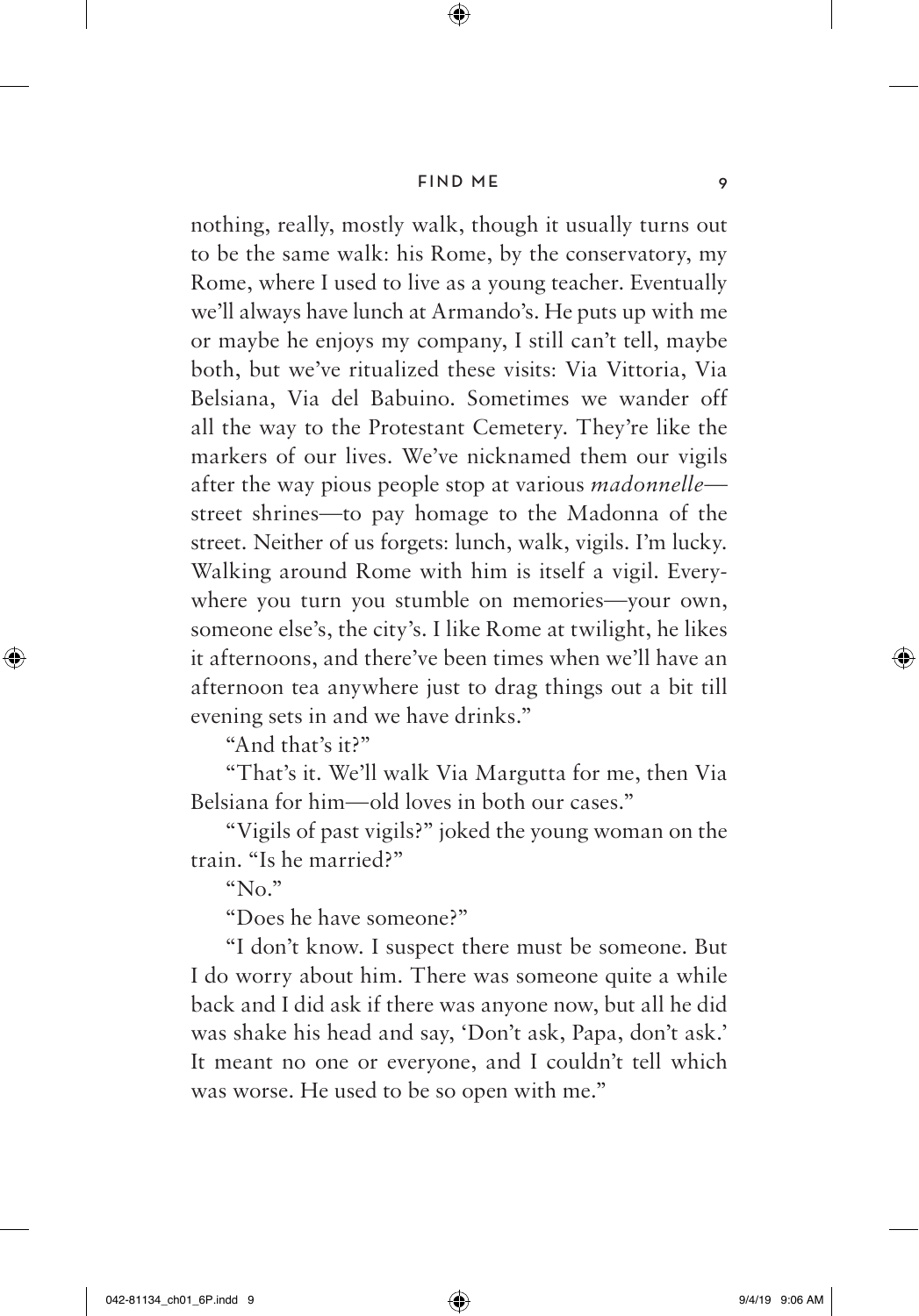$\bigoplus$ 

"I think he was being honest with you."

"Yes, in a way."

"I like him," said the young woman sitting diagonally across from me. "Maybe because I'm very much the same. Sometimes I'm blamed for being too open, too forward, and then for being too guarded and withdrawn."

"I don't think he's withdrawn with others. But I don't think he's very happy."

"I know how he feels."

"Isn't there someone in your life?"

"If you only knew."

"*What?*" I asked. The word sprang out of me like a surprised and doleful sigh. What could she mean—that there was no one in her life, or that there were too many, or that the man in her life had walked out on her and left her devastated with nothing but an urge to take out her anger on herself or on a succession of beaux? Or did people simply come and go, come and go, as I feared so many did with my own son—or was she the sort who slips in and out of people's lives without leaving a trace or a keepsake?

"I don't know if I'm the type who even likes people, much less falls in love with them."

I could just see it in the two of them: the same embittered, impassive, injured hearts.

"Is it that you don't like people, or that you just grow tired of them and can't for the life of you remember why you ever found them interesting?"

She was suddenly quiet, looked totally startled, and didn't utter a word. Her eyes stared straight at me. Had I offended her again? "How could you have known that?"

⊕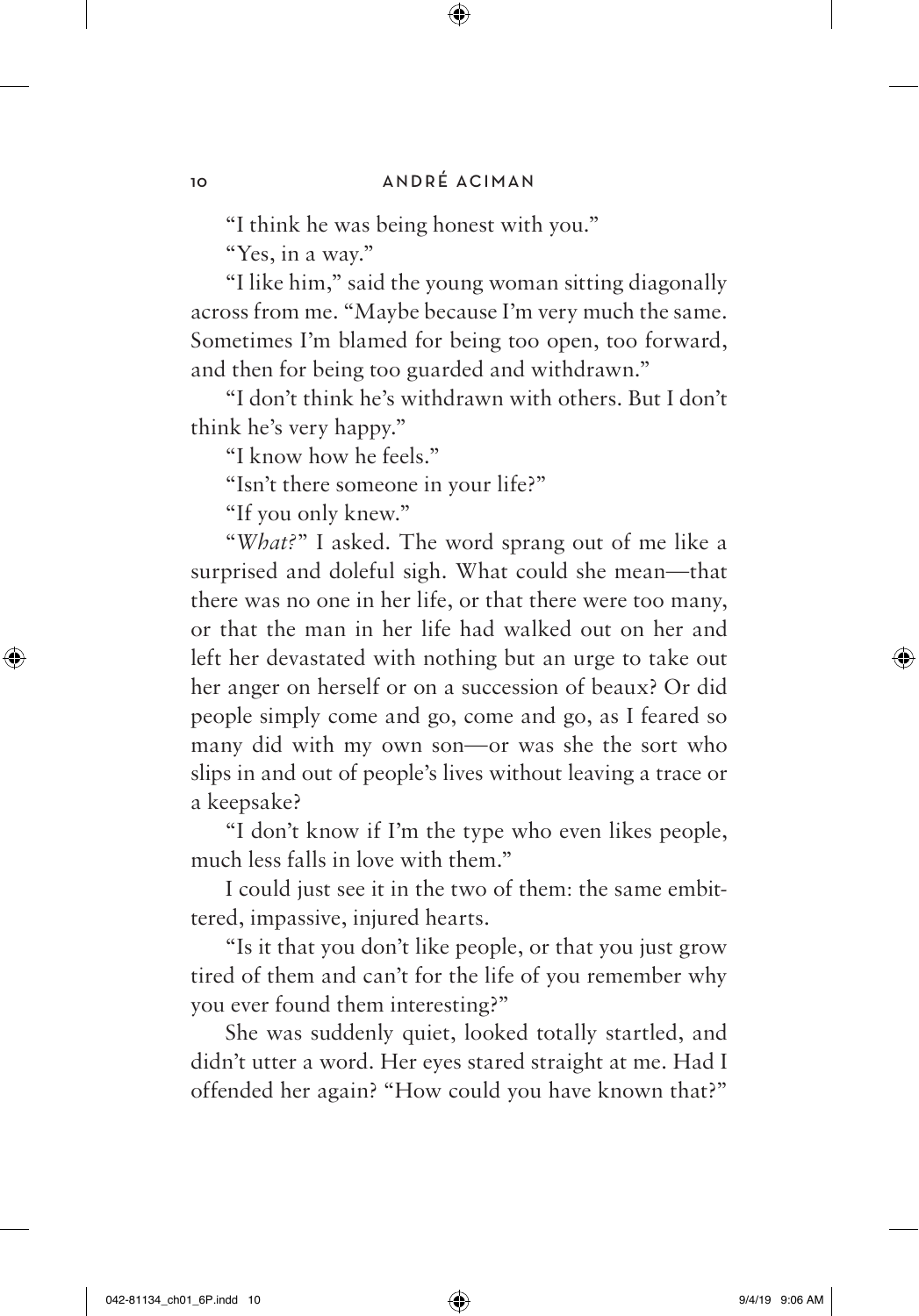$\bigoplus$ 

she finally asked. This was the first time I'd seen her turn serious and look cross. I could see her whetting some well-honed words with which to cut down my presumptuous meddling into her private life. I shouldn't have said anything. "We've met no more than fifteen minutes ago, and yet you know me! How could you have known this about me?" Then, catching herself: "How much do you charge an hour?"

"On the house. But if I know anything it's because I think we're all like that. Plus, you're young and you're beautiful, and I'm sure men gravitate to you all the time, so it's not that you have a hard time meeting someone."

Had I once again spoken out of turn and crossed a line?

To walk back the compliment, I added, "It's just that the magic of someone new never lasts long enough. We only want those we can't have. It's those we lost or who never knew we existed who leave their mark. The others barely echo."

"Is this the case with Miss Margutta?" she asked.

This woman doesn't miss a beat, I thought. I liked the name Miss Margutta. It cast whatever existed years ago between us in a mild and docile, almost laughable light.

"I'll never really know. We were together for so short a while and it happened so fast."

"How long ago?"

I thought for a moment.

"I'm ashamed to say."

"Oh, just say it!"

"At least two decades. Well, almost three."

"And?"

⊕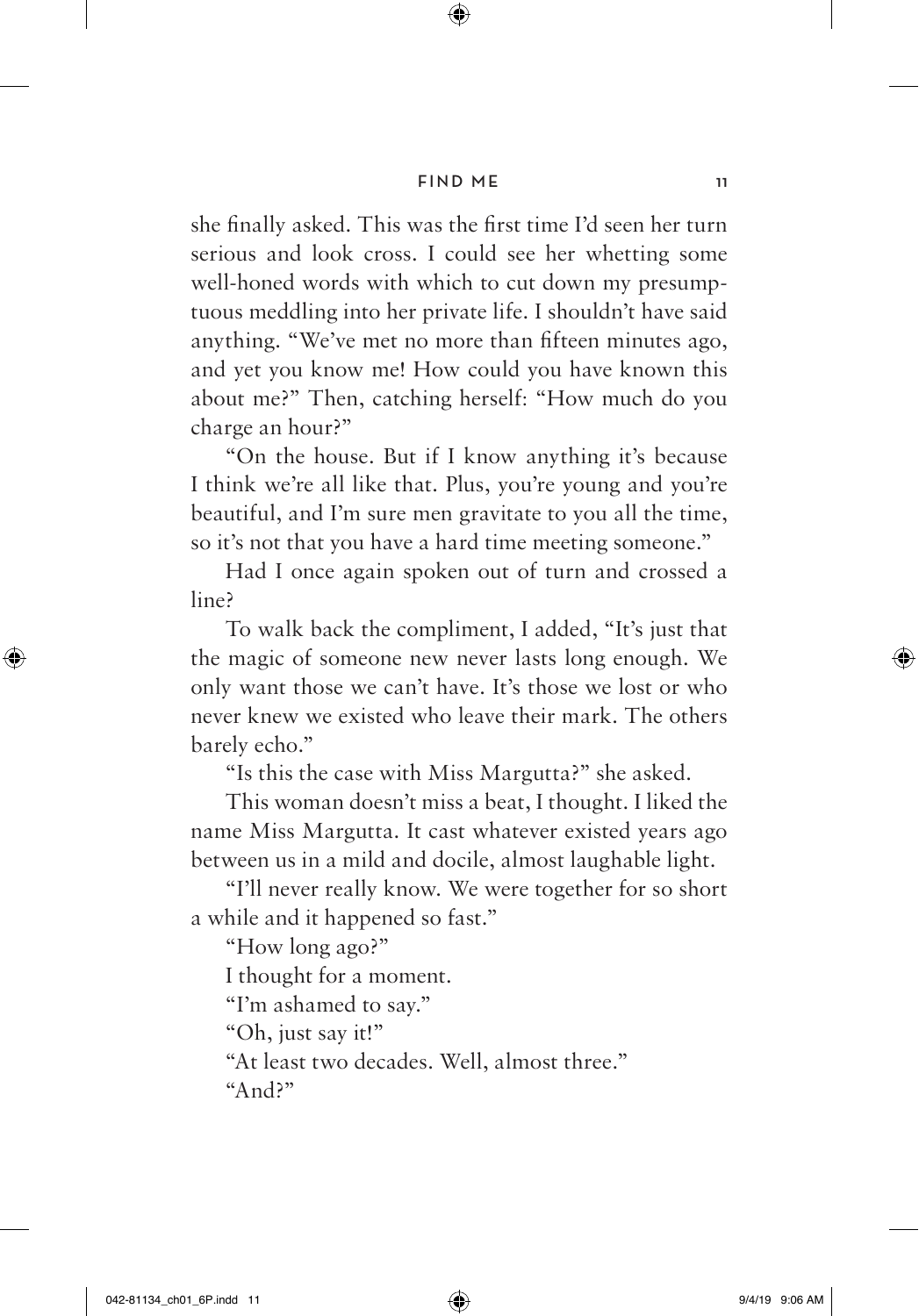$\bigoplus$ 

"We met at a party when I was a teacher in Rome at the time. She was with someone, I was with someone, we happened to speak, and neither wished to stop. Eventually she and her boyfriend left the party, and soon after, we left as well. We didn't even exchange numbers. But I couldn't put her out of my mind. So I called the friend who'd invited me to the party and asked if he had her phone number. And here is the joke. A day earlier, she'd called him to ask for *my* phone number. 'I heard you were looking for me,' I said when I finally called her. I should have introduced myself, but I wasn't really thinking, I was nervous.

"She recognized my voice right away, or perhaps our friend had already warned her. 'I was going to call you,' she said. 'But you didn't,' I replied. 'No, I didn't.' Which is when she said something that showed she had more courage than I and it sent my pulse racing, because I didn't expect it and will never forget it. 'So, how do we do this?' she asked. *How do we do this?* With that one sentence I knew my life was being pushed out of its familiar orbit. No one I knew had ever directed such frank, almost feral words at me."

"I like her."

"What was there not to like. Blunt and forward, and so to-the-point that I had to make a decision right then and there. 'Let's have lunch,' I said. 'Because dinner is difficult, right?' she asked. I loved the bold, implicit irony in what she'd said. 'Let's have lunch—as in today,' I said. 'As in today it is.' We laughed at the speed with which things were happening. Lunch, that day, was scarcely an hour away."

⊕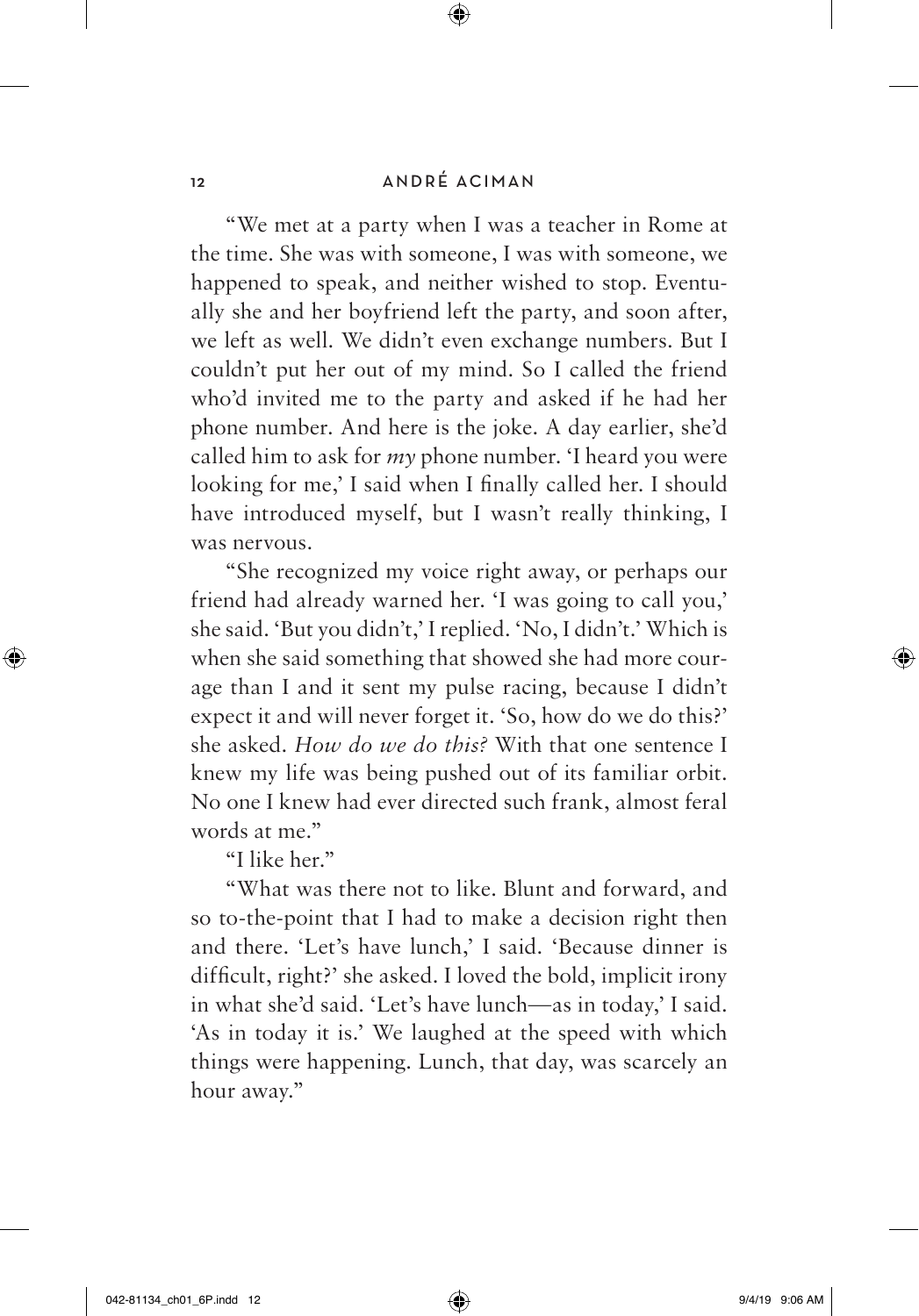$\bigoplus$ 

"Did it bother you that she meant to cheat on her boyfriend?"

"No. Nor did it bother me that I was doing the same thing. The lunch lasted a long time. I walked her to her home on Via Margutta, then she walked me back to where we'd had lunch, and then I walked her back to her home again.

"'Tomorrow?' I asked, still uncertain whether I wasn't pushing things. 'Absolutely, tomorrow.' It was the week before Christmas. By Tuesday afternoon we did something totally crazy: we bought two plane tickets and flew to London."

"So romantic!"

"Everything went so fast and felt so natural, that neither saw the need to discuss the matter with our partners or give them a second thought. We simply let go all our inhibitions. In those days we still had inhibitions."

"You mean unlike today?"

"I wouldn't know."

"No, I suppose you wouldn't."

Her oblique taunt let me know I was meant to be slightly riled.

I chuckled.

She did as well, her way of signaling that she knew I was being disingenuous.

"In any event, it ended right away. She went back to her boyfriend, and I to my girlfriend. We did not remain friends. But I attended their wedding, and eventually I invited them to ours. They stayed married. We didn't. *Voilà*."

"Why did you let her go back to her boyfriend?"

⊕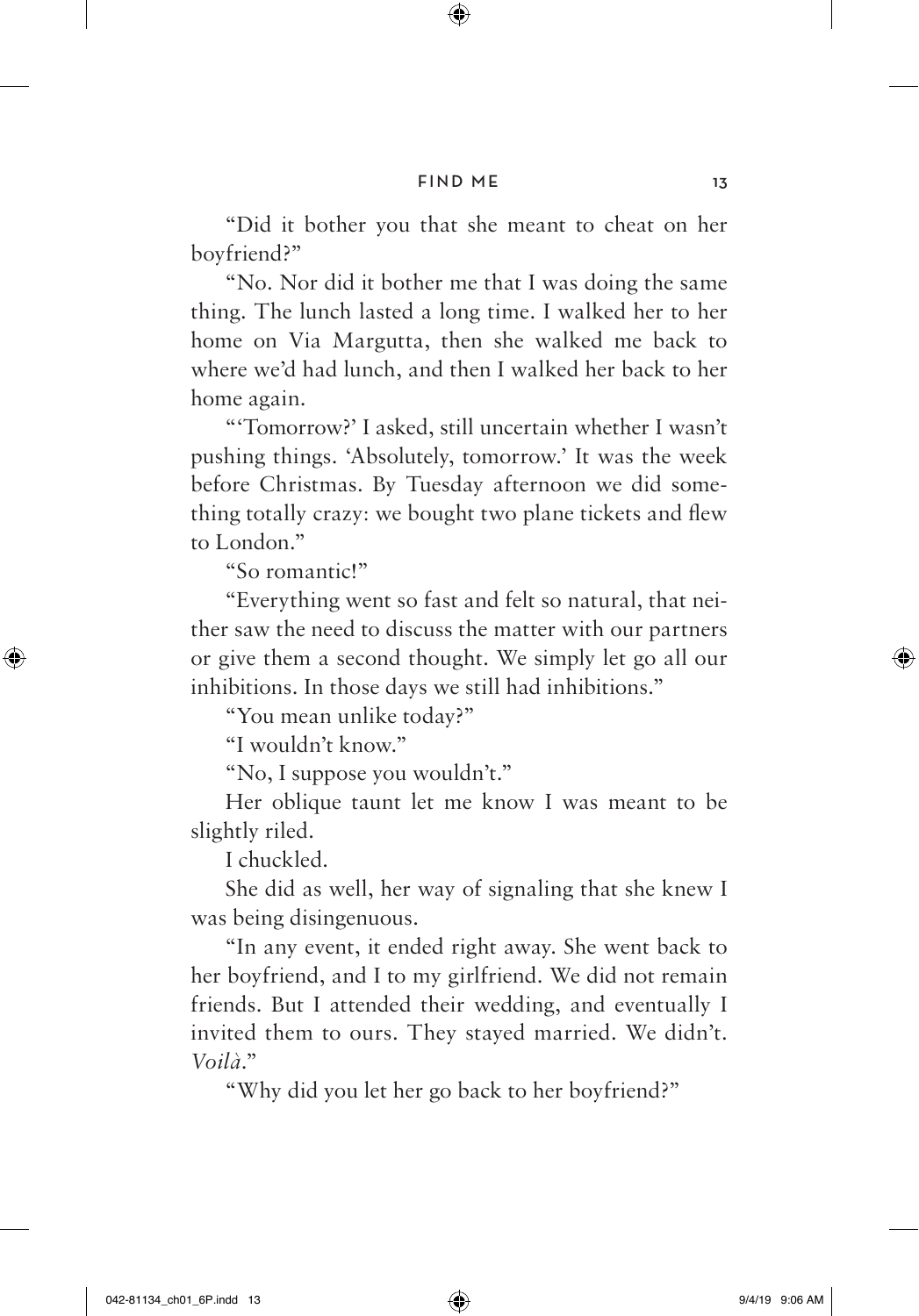$\bigoplus$ 

"Why? Perhaps because I was never totally persuaded by my feelings. I just didn't fight to keep her, which she already knew I wouldn't. Perhaps I wanted to be in love and feared I wasn't and preferred our little limbo in London to facing up to what I didn't feel for her. Perhaps I preferred to doubt rather than know. So how much do *you* charge per hour?"

"Touché!"

When was the last time I'd spoken to someone like this?

"So tell me about the person in *your* life," I said. "I'm sure you're seeing someone special right now?"

"Seeing someone, yes."

"For how long?" Then I stopped short. "If I may ask."

"You may ask. Barely four months." Then, shrugging her shoulders: "Doesn't merit writing home about."

"Do you like him?"

"I like him fine. We get along. And we like many of the same things. But we're just two roommates pretending to have a life together. We don't."

"What a way to put it. *Two roommates pretending to have a life together*. Sad."

"It is sad. But what's also sad is that, in these past few moments, I may have shared more with you than in a whole week with him."

"Maybe you're not the kind who opens up to people." "But I'm speaking with you."

"I'm a stranger, and with strangers opening up is easy."

"The only ones I can speak frankly with are my father and Pavlova, my dog, and neither is going to be around

⊕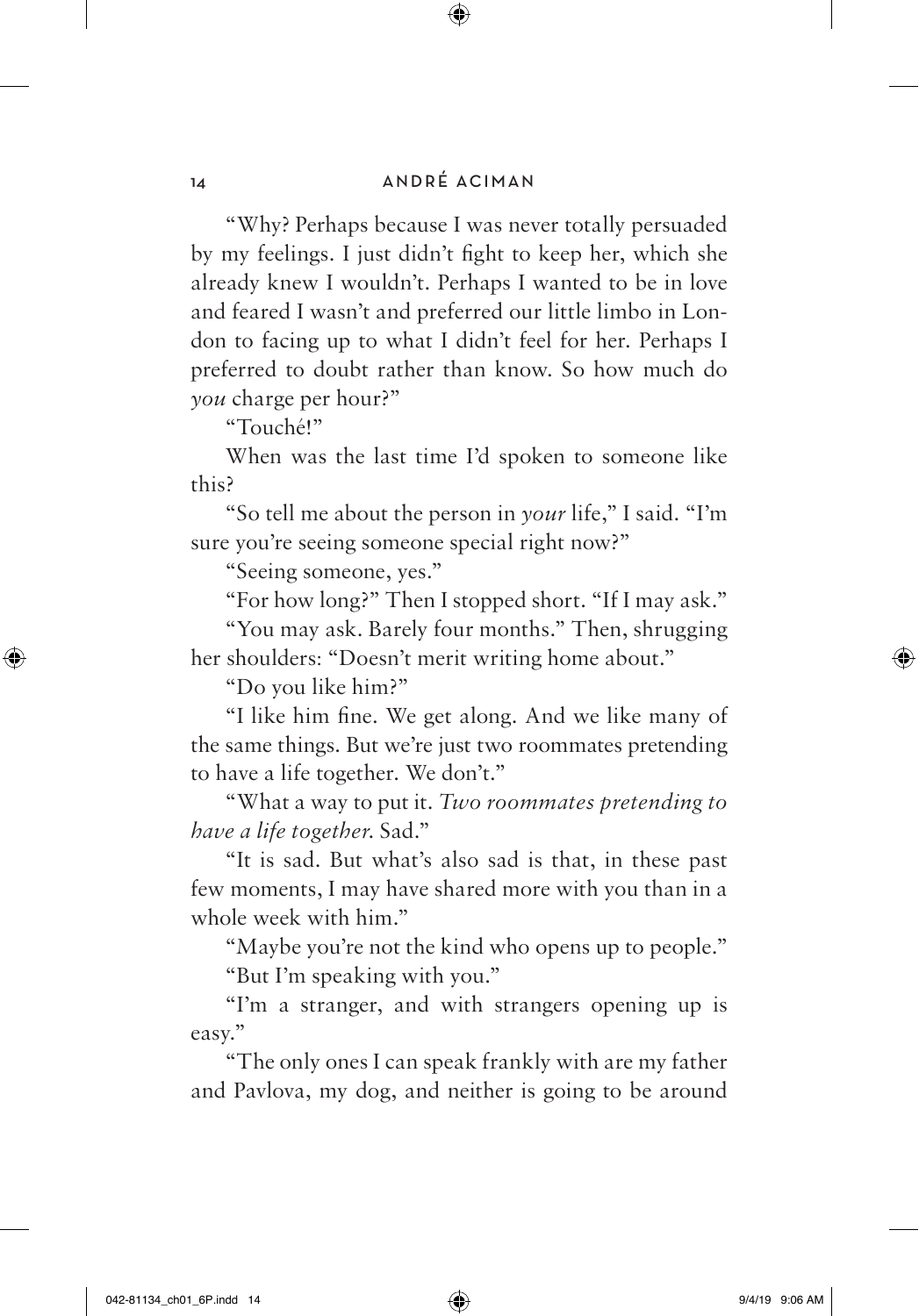$\bigoplus$ 

much longer. Besides, my father hates my current boyfriend."

"Not so unusual for a father."

"Actually, he worshipped my previous boyfriend."

"Did you?"

She smiled, already anticipating that she'd toss off her answer with a dash of humor: "No, I didn't." She thought for a moment. "My previous boyfriend wanted to marry me. I told him no. I was so relieved that he didn't make a fuss when we broke up. Then not six months later, I heard he was getting married. I was livid. If I was ever hurt and cried for love it was on the day I heard he was marrying a woman we had spent hours and months making fun of when we were together."

Silence.

⊕

"Jealous without being the slightest bit in love—you are difficult," I finally said.

She gave me a look that was at once veiled reproof for daring to speak this way about her and bewildered curiosity that wished to know more. "I've known you for less than an hour on a train. And yet you totally understand me. I like it. But I might as well tell you of this other, terrible defect."

"What now?"

We both laughed.

"I never stay close with anyone I've had a relationship with. Most people don't like to burn bridges. I seem to blow them up—probably because there wasn't much of a bridge to start with. Sometimes I leave everything behind in their apartment and simply disappear. I hate the drawn-out process of packing up and moving out and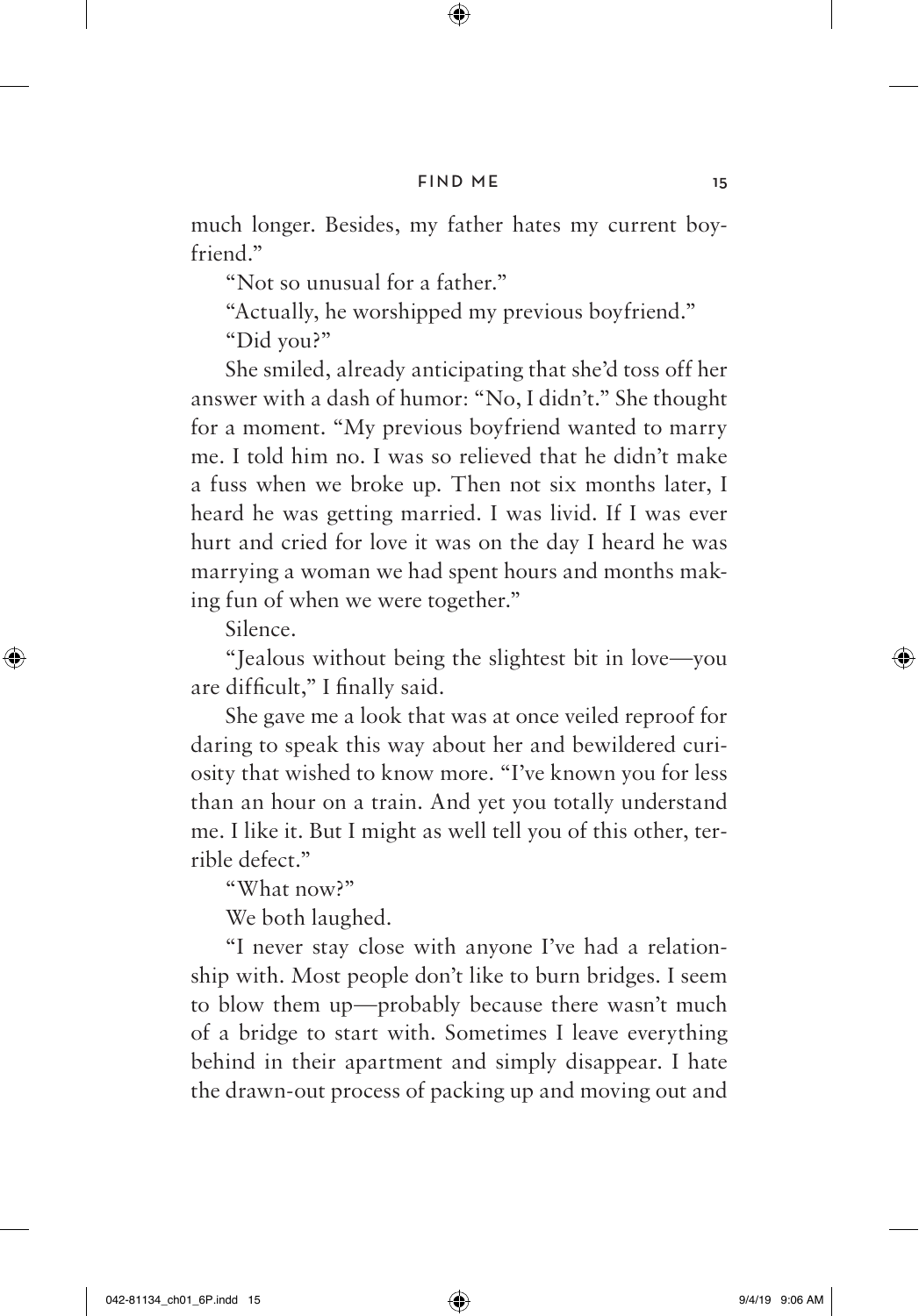$\bigoplus$ 

those unavoidable postmortems that turn into teary-eyed pleas to stay together; above all I hate the lingering pretense of an attachment after we don't even want to be touched by someone we no longer recall wanting to sleep with. You're right: I don't know why I start with anyone. The sheer annoyance of a new relationship. Plus the small home habits I need to put up with. The smell of his birdcage. The way he likes his CDs stacked. The sound of an ancient radiator in the middle of the night that wakes me but never him. He wants to shut the windows. I like them open. I'll drop my clothes wherever; he wants our towels folded and put away. He likes the tube of toothpaste squeezed neatly from the bottom up; I squeeze it whatever way I can and always lose the cap, which he always finds somewhere on the floor behind the toilet bowl. The remote control has its place, the milk needs to stand close but not too close to the freezer, underwear and socks belong in *this* drawer but not *that* drawer.

"And yet, I'm not difficult. I'm actually a good person, just a bit opinionated. But it's only a front. I put up with everyone and everything. At least for a while. Then one day it just hits me: I don't want to be with this guy, don't want him near me, need to get away. I fight this feeling. But as soon as a man senses this, he'll hound me with despairing puppy eyes. Once I spot that look, pfffff, I'm gone and immediately find someone else.

"Men!" she finally said, as though that one word summed up all the shortcomings most women are willing to overlook and learn to put up with and ultimately forgive in the men they hope to love for the rest of their lives